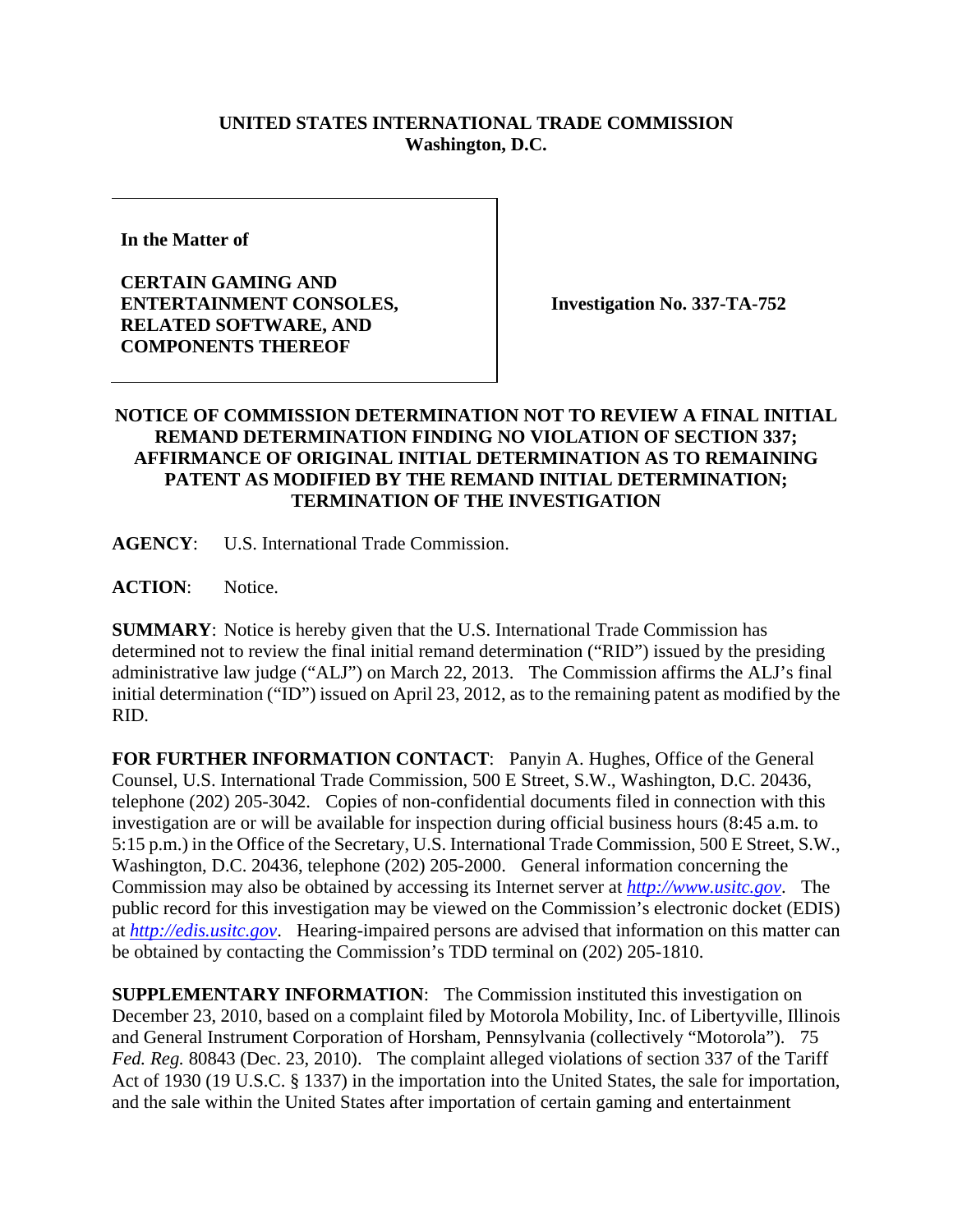consoles, related software, and components thereof by reason of infringement of various claims of United States Patent Nos. 6,069,896 ("the '896 patent"); 7,162,094 ("the '094 patent"); 6,980,596 ("the '596 patent"); 5,357,571 ("the '571 patent"); and 5,319,712 ("the '712 patent"). The notice of investigation named Microsoft Corporation of Redmond, Washington ("Microsoft") as the sole respondent. The notice of investigation also named the Office of Unfair Import Investigations ("OUII") as a party in the investigation. *See* 75 *Fed. Reg.* 80843 (Dec. 23, 2010). OUII, however, withdrew from participation in accordance with the Commission's Strategic Human Capital Plan. *See* 75 *Fed. Reg.* 80843 (2010); Letter from OUII to the Administrative Law Judge (Mar. 3, 2011).

 On April 23, 2012, the ALJ issued his final ID, finding a violation of section 337 by Microsoft. Specifically, the ALJ found that the Commission has subject matter jurisdiction, *in rem jurisdiction* over the accused products and *in personam* jurisdiction over the respondent. The ALJ also found that the importation requirement of section 337 (19 U.S.C. § 1337(a)(1)(B)) has been satisfied. Regarding infringement, the ALJ found that Microsoft's accused products directly infringe claims 1 and 12 of the '896 patent; claims 7, 8, and 10 of the '094 patent; claim 2 of the '596 patent; and claims 12 and 13 of the '571 patent. *Id.* at 330. The ALJ, however, found that the accused products do not infringe asserted claims 6, 8, and 17, of the '712 patent. With respect to invalidity, the ALJ found that the asserted claims of the '896, '094, '571, '712 patents and claim 2 of the '596 patent were not invalid. However, he found asserted claim 1 of the '596 patent invalid for anticipation. He also found that Microsoft failed to prevail on any of its equitable defenses and that Microsoft failed to establish that Motorola's alleged obligation to provide a license on reasonable and nondiscriminatory terms ("RAND") precluded a finding of violation of section 337. The ALJ concluded that an industry exists within the United States that practices the '896, '094, '571, '596 and '712 patents as required by 19 U.S.C.  $§ 1337(a)(2).$ 

 On May 7, 2012, Microsoft filed a petition for review of the ID. That same day, Motorola filed a petition and contingent petition for review. On May 15, 2012, the parties filed responses to the various petitions and contingent petition for review.

On June 22, 2012, Microsoft filed a motion for partial termination of the investigation. Specifically, Microsoft moved for termination of the '094 and '596 patents from the investigation based on facts alleged in the motion.

On June 29, 2012, the Commission determined to review the final ID in its entirety and remanded the investigation to the ALJ to apply the Commission's opinion in *Certain Electronic Devices with Image Processing Systems, Components Thereof, and Associated Software*, Inv. No. 337-TA-724, Comm'n Op. (Dec. 21, 2011) and rule on Microsoft's motion for partial termination of the investigation filed June 22, 2012. 77 *Fed. Reg.* 40082 (July 6, 2012).

On November 6, 2012, the ALJ issued an ID (Order No. 48) granting Motorola's motion to terminate the investigation as to the '712 and '571 patents. On January 11, 2013, the ALJ issued an ID (Order No. 52) granting Motorola's motion to terminate the investigation as to the '596 and